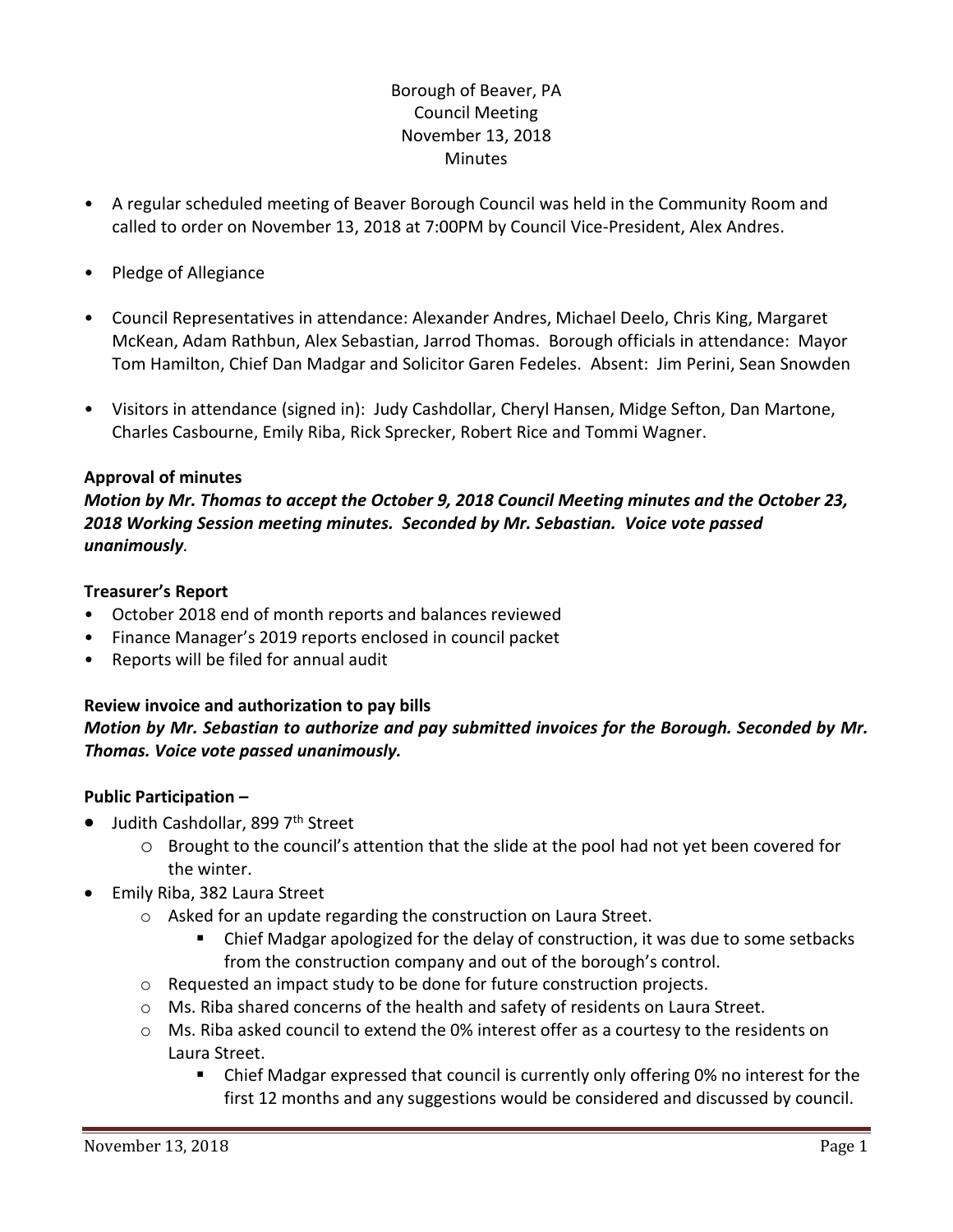- $\circ$  Ms. Riba thanked Mayor Hamilton and the police department for their prompt response to her calls.
- Charlie Lee, 384 Laura Street
	- o Asked that the borough give more updates to residents regarding the construction on Laura Street.
	- o Asked the borough if residents would receive an itemized bill regarding the sidewalks on Laura Street.
		- Mr. Martone informed Mr. Lee that the borough will not have the invoices in until the project is completed. The invoices will include what the street cost is, what Columbia Gas is paying, and what the resident is responsible for.
	- $\circ$  Mr. Lee asked if the Columbia Gas delay would increase the cost of the paving bid.
		- Mr. Martone explained that it would not affect the cost of the bid.
	- $\circ$  Mr. Lee asked council why Laura Street was not done in sections, rather than doing the entire street at once.
		- Mr. Martone explained that it was more efficient and cost effective to do the entire street.
	- $\circ$  Mr. Lee asked council if street sweeping could occur during the day instead of at night.
		- Chief Madgar stated that the idea has been previously considered but due to the amount of traffic in town during the day, it is more affective to street sweep at night.
	- o Mr. Lee asked council if a quieter street sweeper could be budgeted.
		- Chief Madgar said that council could consider budgeting for new equipment.

# Reports – Commissions / Authorities

## **Council of Governments (COG) –** Reported by Mr. Andres

- October 25, 2018 meeting minutes enclosed in council packet.
- Ms. McKean addressed the increased railroad traffic through Beaver and questioned who is responsible within the county to inspect railroad tracks and bridges to make sure they are safe.
- Solicitor Fedeles suggested that Ms. McKean reach out to PennDot with any questions regarding the railroad tracks and bridges.

## **Civil Service Commission –** Reported by Ms. Sefton

- September 24, 2018 and October 15, 2018 meeting minutes enclosed in council packet.
- Mr. Andres thanked the Civil Service Commission for their efforts on behalf of council.
- Mr. Deelo asked Solicitor Fedeles and Vice-President Alex Andres if the elected solicitor for the Civil Service Commission is required to have borough council approval.
	- Solicitor Fedeles explained that because the elected solicitor for the Civil Service Commission does not require any monetary compensation, approval from council is not required.

# **Zoning Hearing Board (ZHB) –** Reported by Mr. Martone

• Zoning Hearing Board will meet on December 3, 2018 at 7:00PM for a variance request from Mark Essey. Variance request is to place a rear addition onto the building located at 342 Dravo Avenue in the SC zoning district.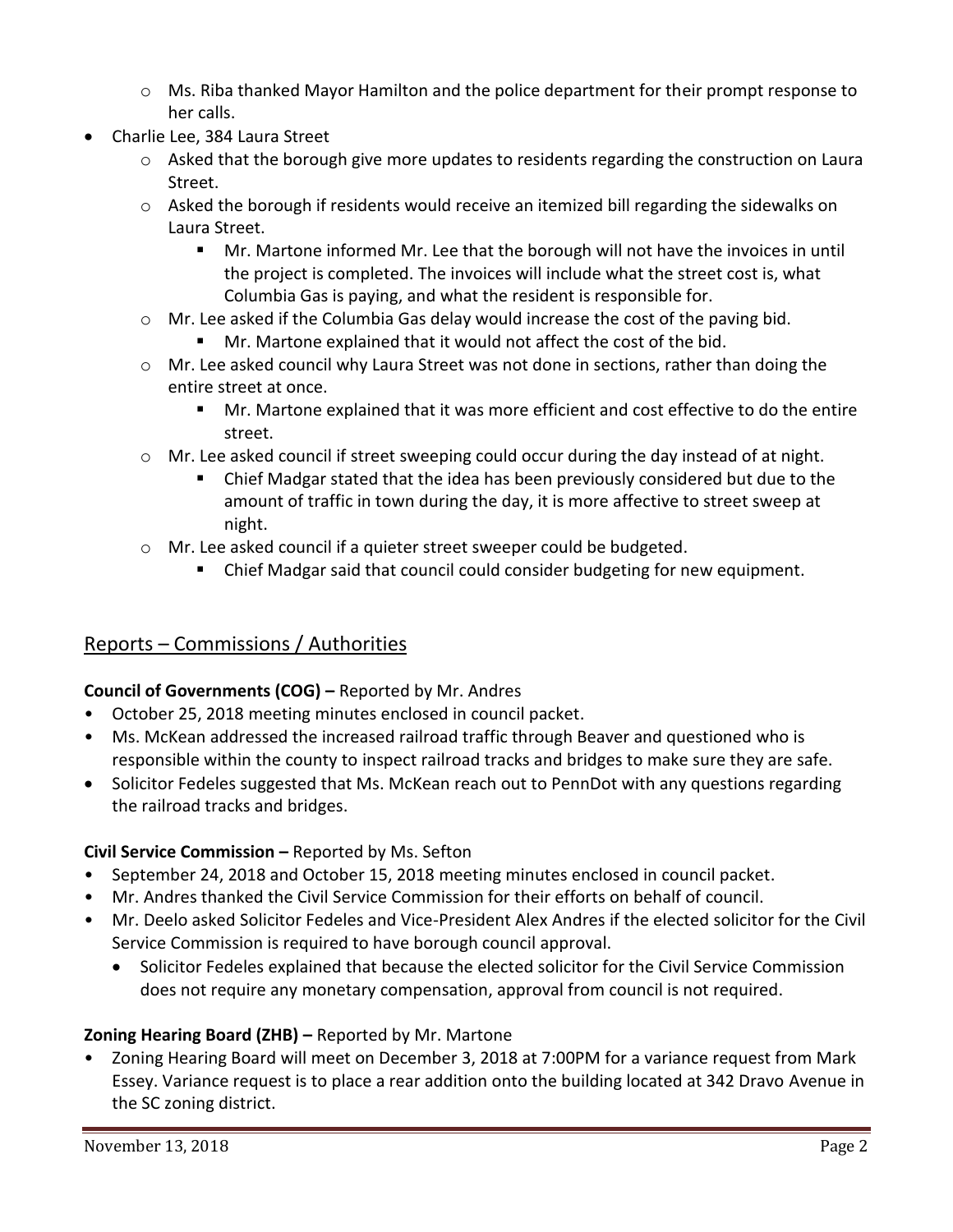### **Planning Commission –** Reported by Mr. Martone

October 15, 2018 meeting minutes enclosed in council packet.

### **Tree Commission –**

August 27, 2018 and October 1, 2018 meeting minutes enclosed in council packet

### **Code Enforcement Officer Report –** No report

#### **Historic Architectural Review Board (HARB) –** Reported by Mr. Rice

- Canceled the HARB October/November meeting.
- Next HARB Meeting will be December 12, 2018

#### **Municipal Authority –** Reported by Mr. Deelo

• October 15, 2018 Borough Engineer report and October 17, 2018 Municipal Authority meeting minutes enclosed in council packet

## **Council Committee Reports**

**Public Safety/Code Enforcement –** No report

**Finance** – No report

**Highway –** Reported by Mr. Thomas

 The Highway Committee directed the Borough Engineer to revise and correct letters sent to residents on Laura and Park Streets regarding payments towards the sidewalk restoration project.

#### **General Government** – Reported by Mr. Deelo

Beaver Borough 5 Year Strategic Plan dated November 8, 2018 enclosed in council packet.

**Recreation –** No report

### **Reports**

#### **Manager's/Police Report –** Reported by Chief Madgar

- Reviewed the October 2018 Managers report enclosed in council packet.
- A resident, who would like to remain anonymous, donated \$35,000 to the borough for the installment of intersection cameras and License Plate Recognition cameras (LPR). The cameras should be installed by January 2019.
- Borough Engineer report dated November 12, 2018 regarding the review of Borough Building HVAC and Fire Station roof replacement proposals enclosed in council packet.

### **President's Report –** No report

#### **Mayor Hamilton –**

• Stated how important it was for the town to have the intersection cameras put in place.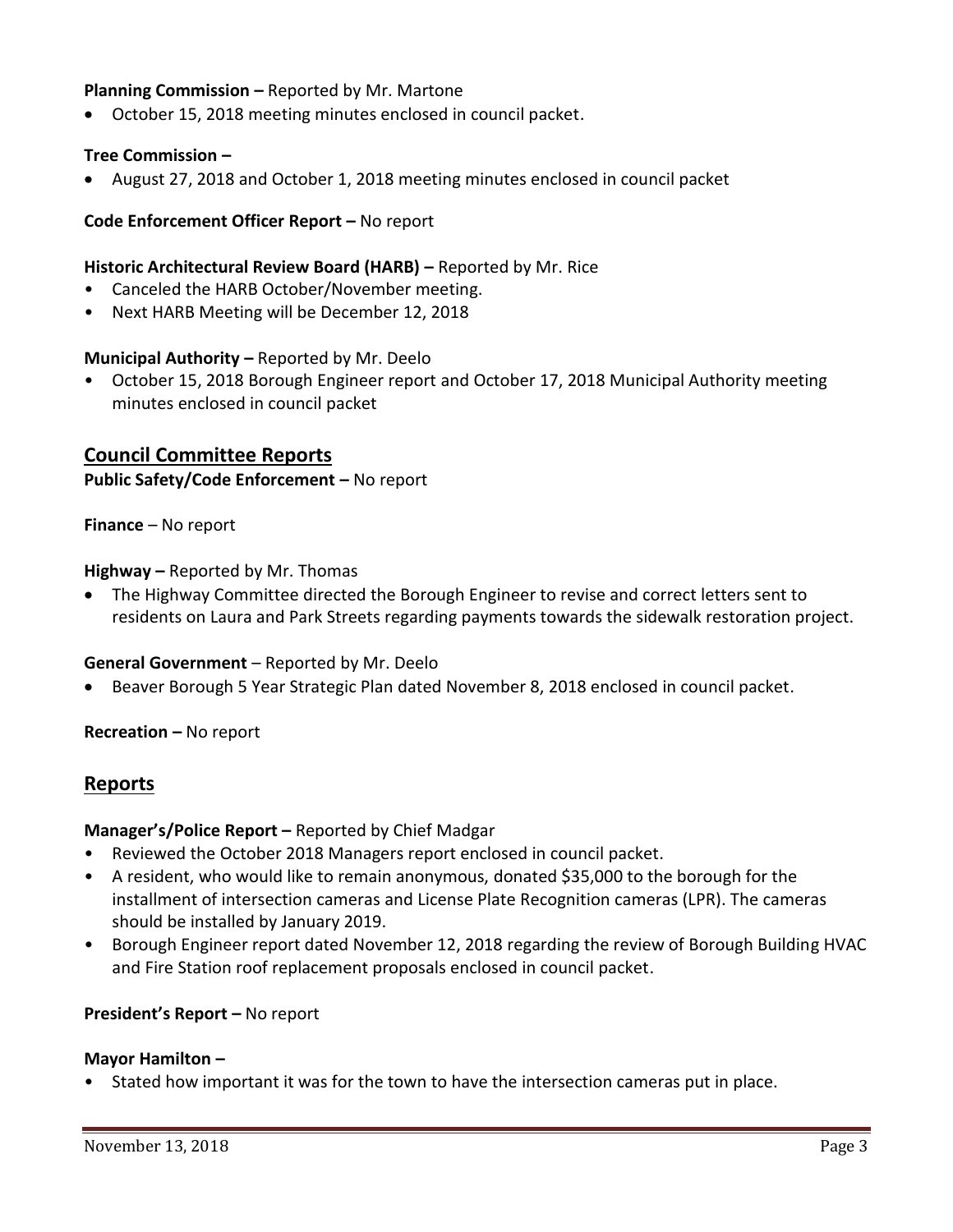## **Fire Department** – No report

### **Emergency Management Coordinator - No report**

#### **Borough Engineer –** Reported by Mr. Martone

- October 2018 Borough Engineer monthly report enclosed in council packet
- Mr. Thomas asked when the borough would be billing Columbia Gas.
	- $\circ$  Mr. Martone explained that they may submit a reimbursement invoice to Columbia Gas after an administrative invoice is discussed. Mr. Martone expects to submit the invoice the following week.
- Mr. Thomas asked if Columbia Gas's reimbursement would be received in 2018 or 2019.
	- $\circ$  Mr. Martone stated that the invoice requires the invoice to be paid within 30 days.

#### **Solicitor Report –** No report

## **Old Business**

### **Motion – Impound Lot Ordinance for Police Department**

*Motion by Mr. Sebastian that Beaver Borough Council authorize the Solicitor to advertise the attached Ordinance establishing an impound lot for the Beaver Borough Police Department and establishing regulations and fees for vehicle storage. Seconded by Ms. McKean. Voice vote passed unanimously.* 

- Mr. Thomas asked where the impound lot would be located.
- Chief Madgar stated the location will be at the Georgetown Lane property

### **Motion – Medical Marijuana Zoning Provisions**

*Motion by Mr. Sebastian that Beaver Borough Council refer the pending ordinance regarding medical marijuana in the Gateway Commercial West (GCW) district to the Beaver County Planning Commission and the Beaver Borough Planning Commission for review. Seconded by Ms. King. Voice vote passed unanimously.* 

• Solicitor Fedeles explained that this makes the dispensary and growing process a conditional use in the Gateway Commercial West District. Conditions and definitions would be added to the ordinance. This is another step in the formal process to make this an ordinance.

### **Motion – Street Performances Ordinance**

## *Motion by Mr. Sebastian that Beaver Borough Council authorize the Solicitor to advertise the attached Ordinance establishing regulations for Street Performances in Beaver Borough. Seconded by Ms. King. Motion tabled.*

- Mr. Thomas questioned the \$25 permit fee, Mr. Andres agreed he thought it was too much.
- Chief Madgar explained that if the permit was returned, the \$25 permit fee would be refunded.
- Ms. McKean suggested that the permit be issued for a long period of time.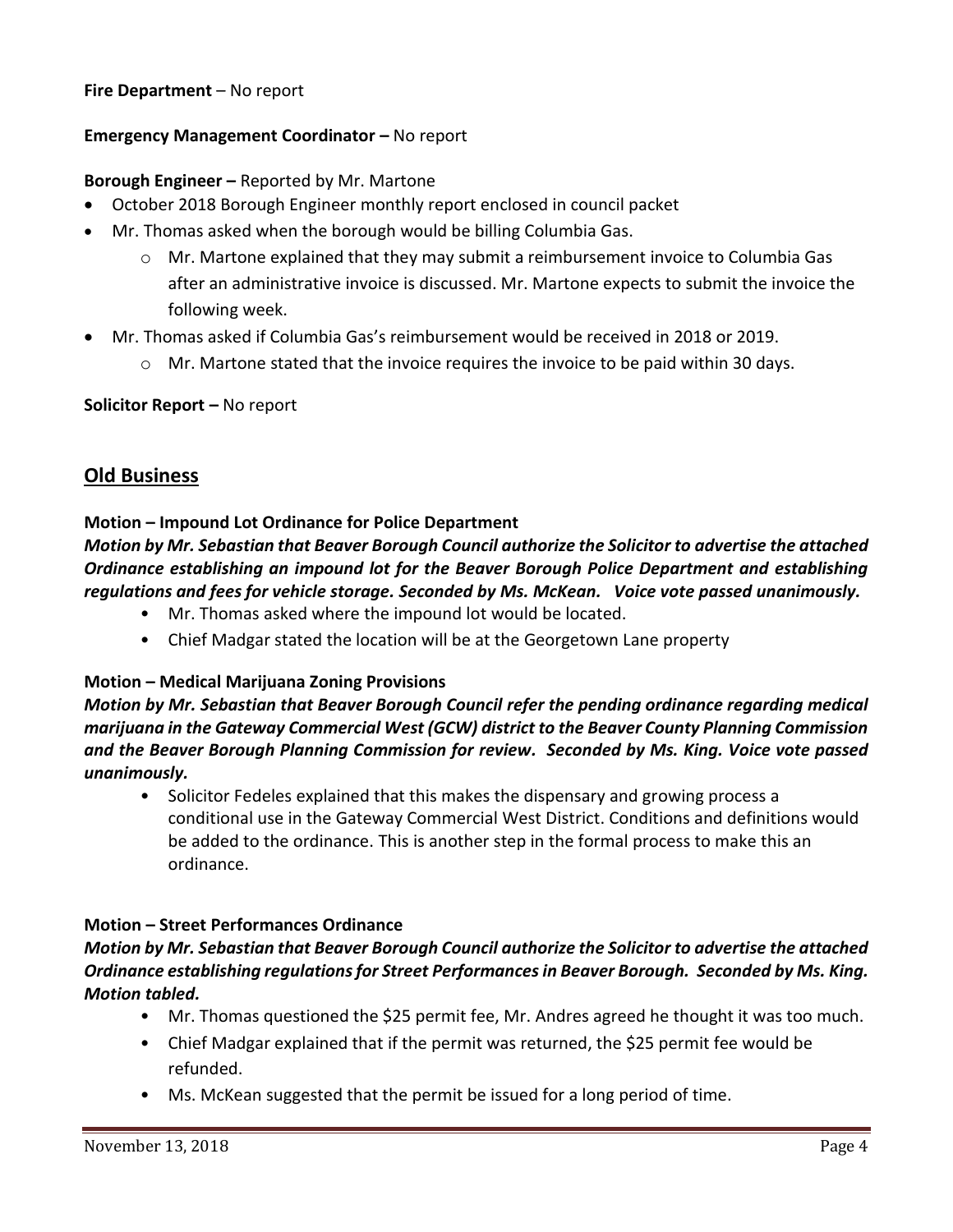- Chief Madgar explained that the permit fee was to have some sort of control of what performances were taking place in town.
- Solicitor Fedeles stated that the fee could be lowered if desired by council.
- Mayor Hamilton agreed with keeping control of performances but does not want to discourage anyone from performing in town.
- Chief Madgar questioned what would happen if someone wanted to obtain a permit on the weekend.
- Mr. Andres questioned if performances would need to be obtained during special events, Light up Night etc.

# *Motion by Mr. Thomas that Beaver Borough Council table the Street Performance Ordinance to discuss further at the next Work Session. Seconded by Mr. Rathbun. Voice vote passed unanimously.*

# **New Business**

**Motion – Tax Increase of 3 Mills** Motion was not made

## **Motion – Tax Increase of 2 Mills**

## *Motion by Mr. Mr. Deelo that Beaver Borough Council move forward with an ordinance to approve a tax increase from 24 mills to 26 mills effective January 1, 2019. Seconded by Mr. Rathbun.*

- Chief Madgar read statements on behalf of Mr. Snowden and Mr. Perini that explained they are both in favor of a 3 mill increase for 2019.
- Ms. McKean asked if council voted for a 3 mill increase, could 1 mill be designated for capital improvement to be transparent with tax payers on what council's plan was.
	- $\circ$  Mr. Kennedy explained that categories could be used but a time limit would also need to be set with it.
- Mr. Rathbun stated his concern of raising taxes higher than needed without a plan already in place. Mr. Rathbun explained that he would rather have a plan in place to justify raising taxes 3 mills. He also stated that he believes it would be easier for residents to plan for a 2 mill increase and then a 1 mill increase if needed the following year instead of all at once.
- Mr. Deelo and Mr. Thomas agreed with Mr. Rathbun's statements and are in favor of a 2 mill increase.
- Mr. Andres shared his concerns of not having a plan for a 3 mill increase but also his concerns of having to raise taxes again the following year.
- Mr. Kennedy predicted that the borough would need to raise taxes again within the next few years if council voted for a 2 mill increase.
- Mr. Deelo explained that the borough is able to go get funding whenever needed due to its good credit ratings.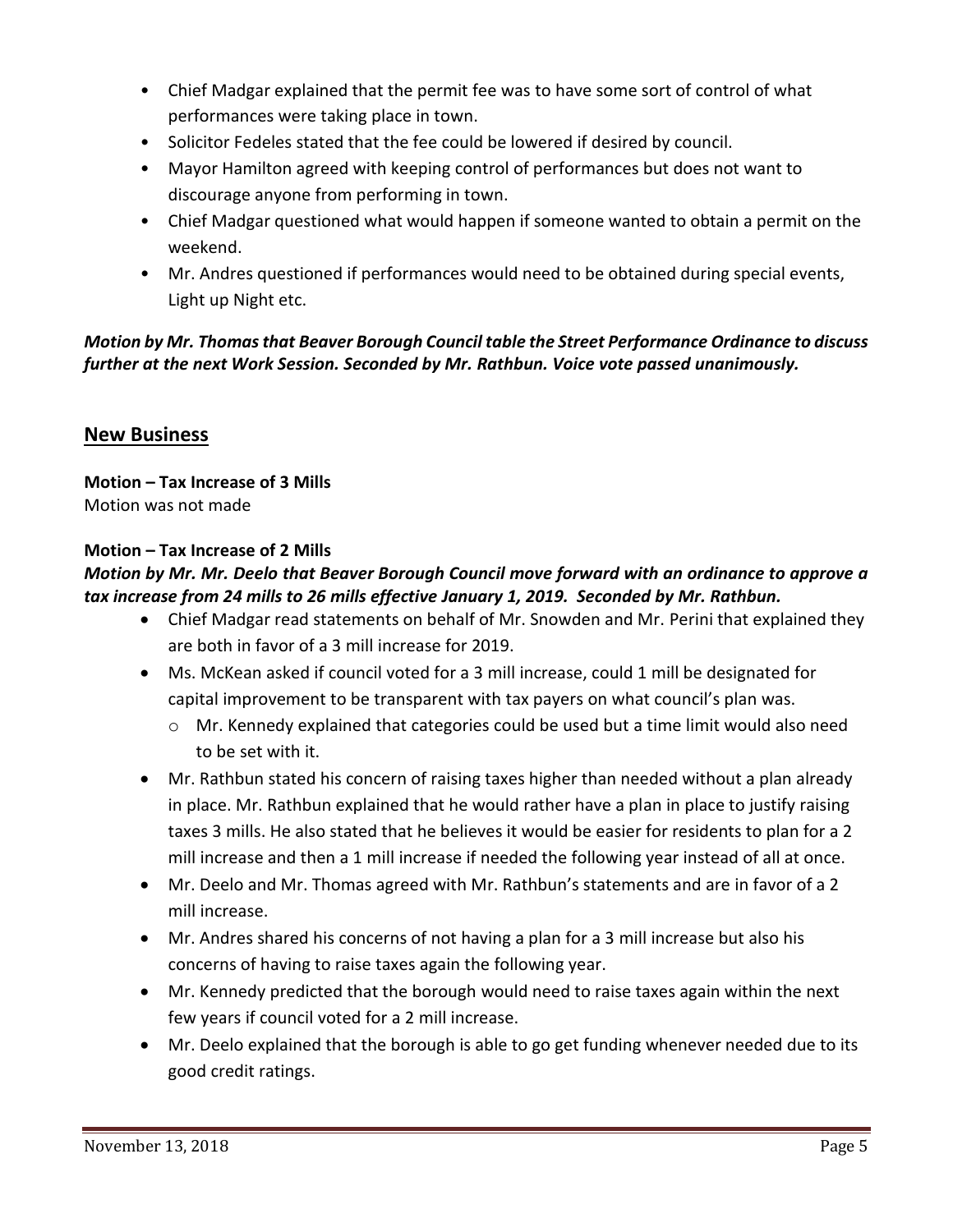- Mayor Hamilton explained that he saw benefits to both a 2 mill and 3 mill raise but ultimately believes council should vote for a 3 mill raise because 2 mills would only break the borough even. The Mayor does not want to see any services cut from the residents.
- Ms. King agreed with the Mayor's statements and believes a 3 mill increase would be justified, considering it has been so long since the taxes have been raised.
- Mr. Sebastian stated that he agreed with Mr. Rathbun, Mr. Thomas, and Mr. Deelo for a 2 mill increase.
- Chief Madgar and Ms. King suggested a motion for a 2.5 mill increase.
- Ms. McKean agreed with Mr. Andres that the borough has not done an ideal job of forward planning. Ms. McKean stated that many situations come up unexpectedly within the borough and there is nothing set aside in the budget for those unknown costs next year. Unexpected costs for the rental registration, hiring another person etc., are not currently budgeted. She agreed that 2 mills would break the borough even but the borough needs to consider if they want to go to the bank when unexpected funds are needed and then pay interest on those funds.

**Roll Call Vote: Mr. Thomas – Yes, Ms. McKean – No, Mr. Andres – Yes, Ms. King – No, Mr. Sebastian – Yes, Mr. Rathbun – Yes, Mr. Deelo – Yes. Motion passed on the indicated roll call vote, 5-2.**

## **Motion – 2019 Preliminary Budget**

*Motion by Mr. Thomas for Beaver Borough Council authorize the Solicitor to advertise the 2019 Preliminary Budget to include a 2 mill tax increase to be adopted at the December 11, 2018 council meeting. Seconded by Mr. Sebastian. Voice vote passed unanimously.*

Mr. Kennedy, Finance Manager, will adjust the property tax by \$115,208

## **Motion – Civil Service Rules and Regulations**

*Motion by Mr. Sebastian that Beaver Borough Council approve the revised Civil Service Rules and Regulations related to Section 3.08 – Rejection of Applicant adding "or abusing alcohol" to 3.08c to read as: "Illegally using a controlled substance, as defined in section 102 of the Controlled Substance Act (***Public Law 91-513, 12 U.S.C. § 802), or abusing alcohol".** *Seconded by Ms. McKean. Voice vote passed unanimously.*

## **Motion – HVAC replacement for the Beaver Borough building**

*Motion by Mr. Thomas, based upon the recommendation of the Borough Engineer, I move that Beaver Borough Council approve the submitted proposal by Air Systems Mechanical, Inc. in the amount of \$34,478 to replace the HVAC equipment at the Beaver Borough building in accordance with the proposal specifications. This recommendation is conditional upon review by the Borough Solicitor. Seconded by Mr. Deelo. Voice vote passed unanimously.*